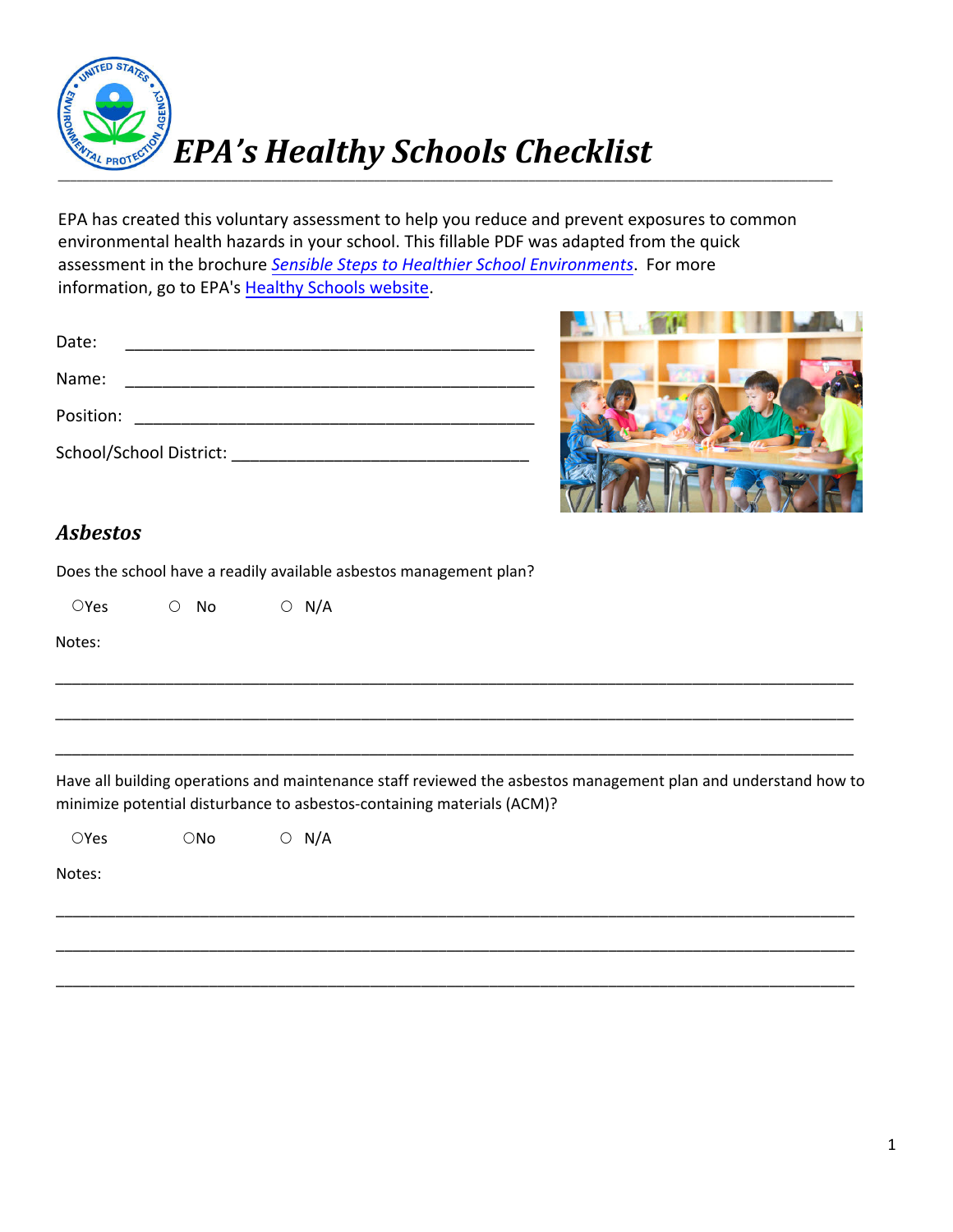## **Asthma and Asthma Triggers**

|                      |                  | Are there policies that discourage the use of birds or furry animals such as mice, guinea pigs, and rabbits as pets in the |
|----------------------|------------------|----------------------------------------------------------------------------------------------------------------------------|
| school's classrooms? |                  |                                                                                                                            |
| OYes                 | $\bigcirc$ No    | $\bigcirc$ N/A                                                                                                             |
| Notes:               |                  |                                                                                                                            |
|                      |                  |                                                                                                                            |
|                      |                  | Is the school's cleaning staff encouraged to use environmentally friendly cleaning products and "wet" dusting techniques   |
| whenever possible?   |                  |                                                                                                                            |
| OYes                 | $\bigcirc$ No    | $O$ N/A                                                                                                                    |
| Notes:               |                  |                                                                                                                            |
|                      |                  | Are classrooms free of clutter? Are they dusted regularly? Are stuffed animals and pillows washed frequently?              |
| $O$ Yes              | No<br>$\bigcirc$ | $O$ N/A                                                                                                                    |
| Notes:               |                  |                                                                                                                            |
|                      |                  |                                                                                                                            |
|                      |                  |                                                                                                                            |
|                      |                  |                                                                                                                            |

## **Buses and Vehicle Idling**

Have anti-idling policies been developed and implemented for buses that serve the school?

 $\circ$  N/A  $\bigcirc$ No  $OYes$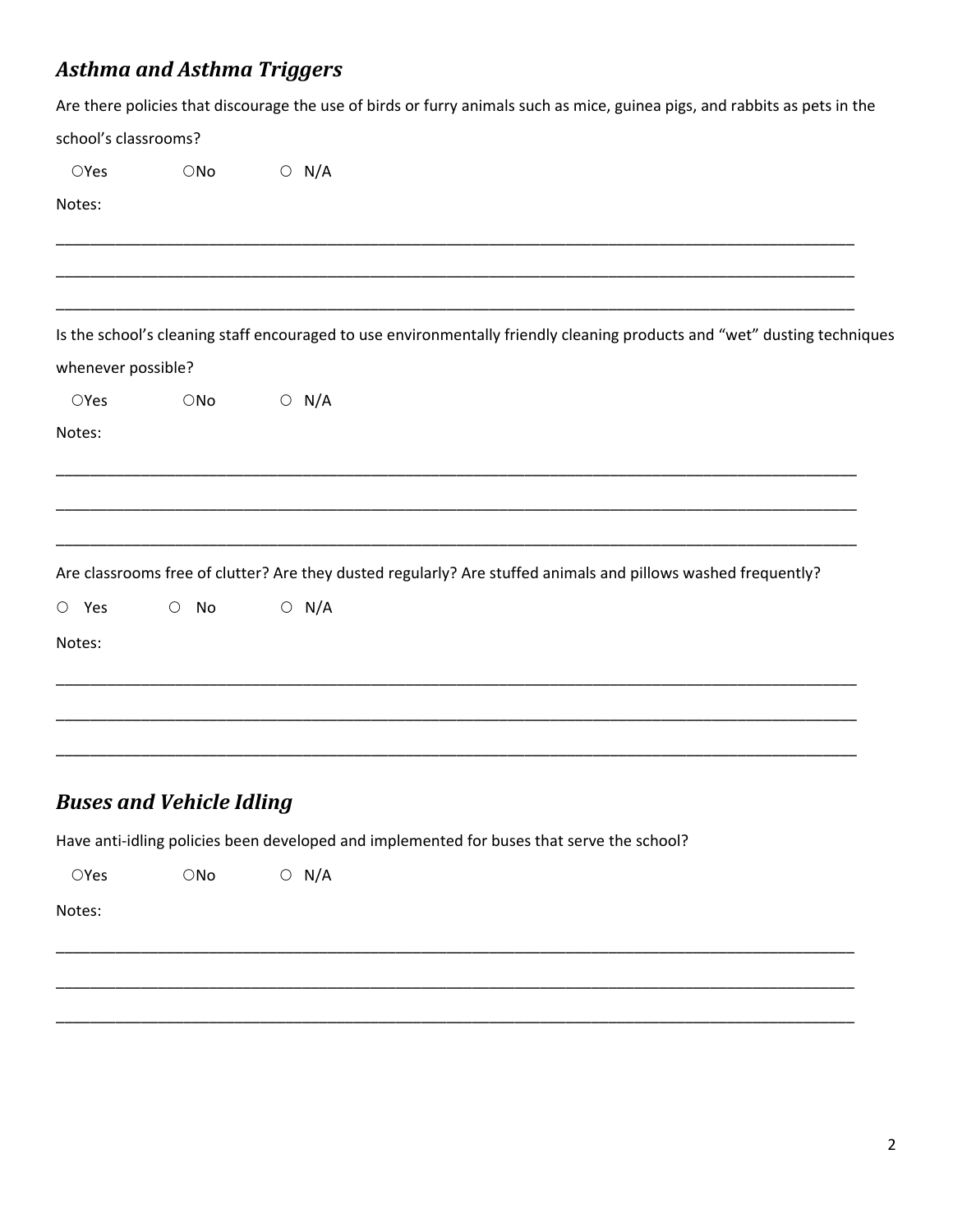Have anti-idling zones been established for all vehicles at the schools (school buses, delivery trucks, and parents' cars)?

| OYes                   | $\bigcirc$ No               | $\circ$ N/A                                                                                                           |  |
|------------------------|-----------------------------|-----------------------------------------------------------------------------------------------------------------------|--|
| Notes:                 |                             |                                                                                                                       |  |
|                        |                             |                                                                                                                       |  |
|                        |                             |                                                                                                                       |  |
| doors?                 |                             | Are all passenger pickup/drop off areas located away from school's air intake supply, classroom windows, and exit     |  |
| $\circ$ Yes            | $\circ$<br>No               | $\circ$ N/A                                                                                                           |  |
| Notes:                 |                             |                                                                                                                       |  |
|                        |                             |                                                                                                                       |  |
|                        | <b>Carbon Monoxide (CO)</b> |                                                                                                                       |  |
|                        |                             | Does the school's maintenance staff inspect and document the condition and findings for all gas-burning               |  |
|                        |                             | appliances, furnaces, and water heaters yearly to ensure they are properly operating?                                 |  |
| OYes                   | $\bigcirc$ No               | $\circ$ N/A                                                                                                           |  |
| Notes:                 |                             |                                                                                                                       |  |
|                        |                             |                                                                                                                       |  |
|                        |                             |                                                                                                                       |  |
|                        |                             | Have carbon monoxide (CO) detectors been installed in the school near appliances that burn natural gas, oil, wood, or |  |
| gas?<br>$\bigcirc$ Yes |                             |                                                                                                                       |  |
|                        | $\bigcirc{\sf No}$          | $\circ$ N/A                                                                                                           |  |
| Notes:                 |                             |                                                                                                                       |  |
|                        |                             |                                                                                                                       |  |
|                        |                             |                                                                                                                       |  |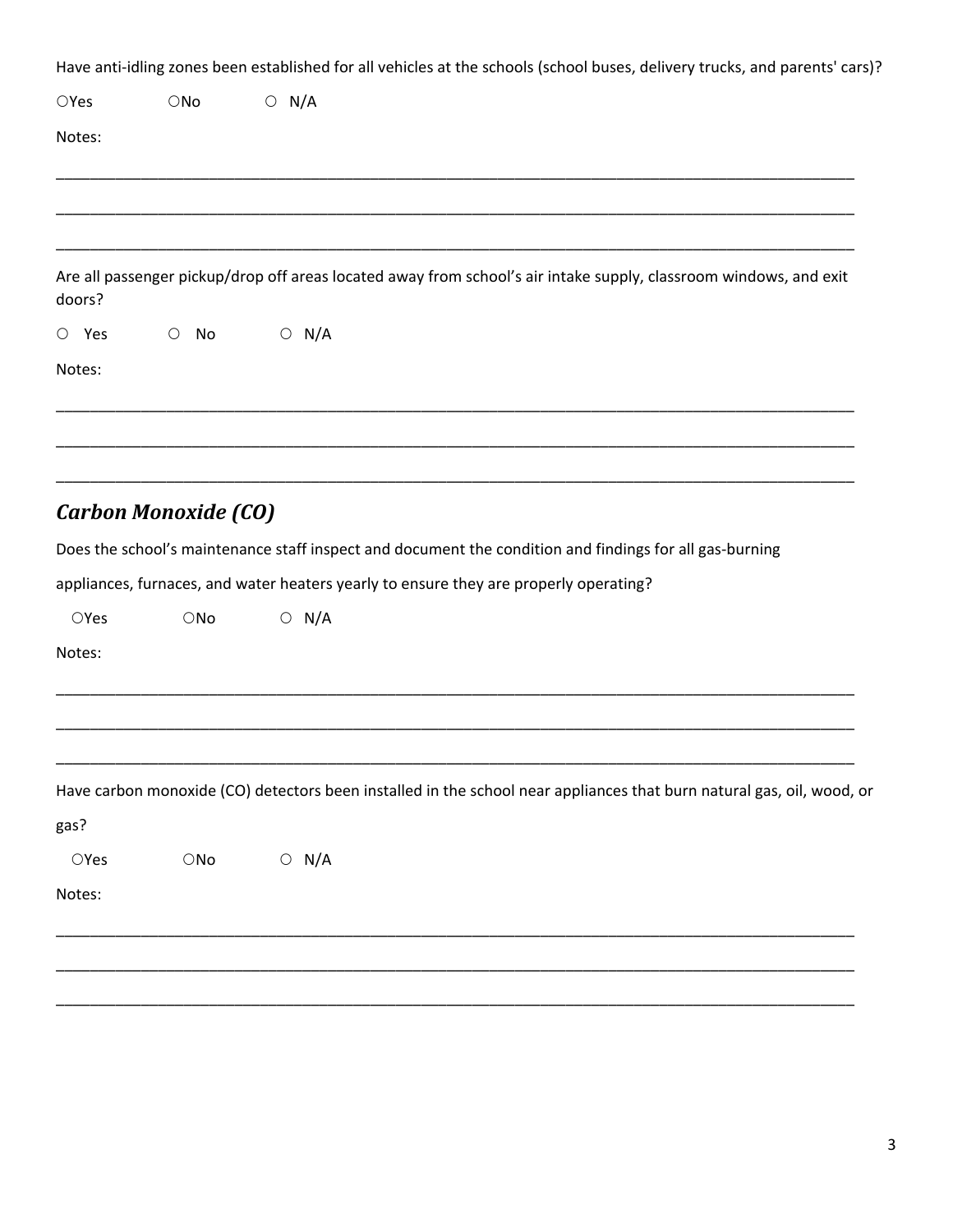# *Chemical Management*

Does the school conduct a yearly inventory of all chemicals present?

| OYes        | $\bigcirc$ No                          | $\circ$ N/A |                                                                      |                                                                                                                            |  |
|-------------|----------------------------------------|-------------|----------------------------------------------------------------------|----------------------------------------------------------------------------------------------------------------------------|--|
| Notes:      |                                        |             |                                                                      |                                                                                                                            |  |
|             |                                        |             |                                                                      |                                                                                                                            |  |
|             |                                        |             |                                                                      |                                                                                                                            |  |
| the school? |                                        |             |                                                                      | Does the school have a policy that prohibits any unauthorized toxic or hazardous chemicals from being brought into         |  |
| $O$ Yes     | $\circ$ No                             | $\circ$ N/A |                                                                      |                                                                                                                            |  |
| Notes:      |                                        |             |                                                                      |                                                                                                                            |  |
|             |                                        |             |                                                                      |                                                                                                                            |  |
|             |                                        |             |                                                                      |                                                                                                                            |  |
|             |                                        |             |                                                                      |                                                                                                                            |  |
|             |                                        |             | accompanying material safety data sheets (MSDS) information on site? | Are all chemicals properly labeled, stored in original containers, dated as to when they entered the school, and have      |  |
| $O$ Yes     | No<br>$\bigcirc$                       | $\circ$ N/A |                                                                      |                                                                                                                            |  |
| Notes:      |                                        |             |                                                                      |                                                                                                                            |  |
|             |                                        |             |                                                                      |                                                                                                                            |  |
|             |                                        |             |                                                                      |                                                                                                                            |  |
|             |                                        |             |                                                                      |                                                                                                                            |  |
|             | resistant, and locked area or cabinet? |             |                                                                      | Are all toxic or hazardous chemicals stored in appropriate containers, separated by hazard category, in a ventilated, fire |  |
| $O$ Yes     | $\bigcirc$ No                          | $\circ$ N/A |                                                                      |                                                                                                                            |  |
| Notes:      |                                        |             |                                                                      |                                                                                                                            |  |
|             |                                        |             |                                                                      |                                                                                                                            |  |
|             |                                        |             |                                                                      |                                                                                                                            |  |
|             |                                        |             |                                                                      |                                                                                                                            |  |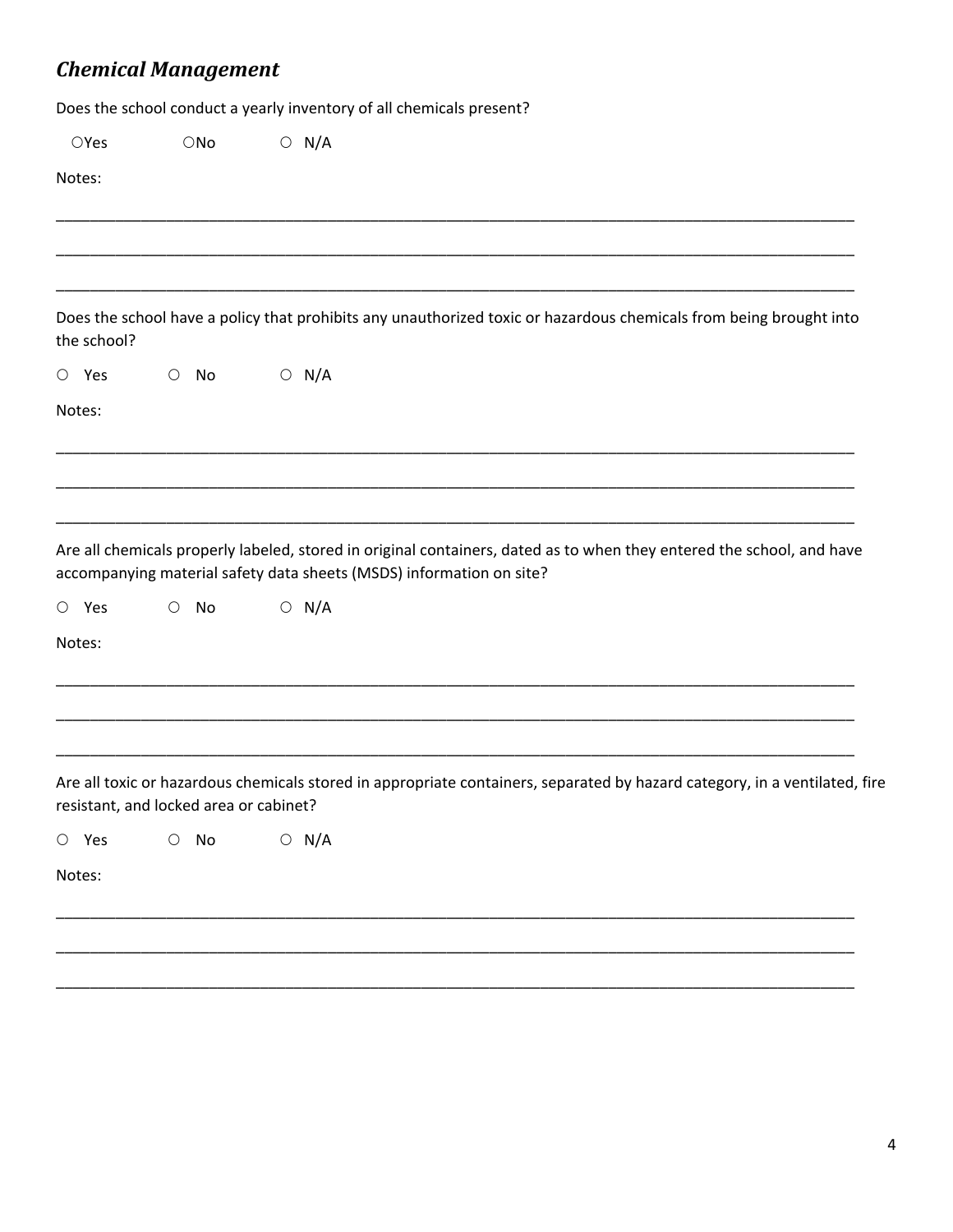| Does the school conduct cleanouts of all chemicals that are unnecessary, outdated and posing a health risk on a regular |
|-------------------------------------------------------------------------------------------------------------------------|
| basis?                                                                                                                  |

| $\circ$ Yes |                       | $\bigcirc$ | No            | $\circ$ N/A                                                                                                                                                       |
|-------------|-----------------------|------------|---------------|-------------------------------------------------------------------------------------------------------------------------------------------------------------------|
| Notes:      |                       |            |               |                                                                                                                                                                   |
|             |                       |            |               |                                                                                                                                                                   |
|             |                       |            |               |                                                                                                                                                                   |
|             |                       |            |               | Does the school ensure proper training of staff involved with chemical management? Are students properly trained<br>before handling toxic or hazardous chemicals? |
| $\circ$ Yes |                       | $\circ$ No |               | $O$ N/A                                                                                                                                                           |
| Notes:      |                       |            |               |                                                                                                                                                                   |
|             |                       |            |               |                                                                                                                                                                   |
|             |                       |            |               |                                                                                                                                                                   |
|             |                       |            |               |                                                                                                                                                                   |
|             | <b>Drinking Water</b> |            |               |                                                                                                                                                                   |
|             |                       |            |               | If your school receives its drinking water from your own source, you are required to comply with a series of regulations                                          |
|             |                       |            |               | under the Safe Drinking Water Act. Is the water tested according to regulations and are the results documented?                                                   |
| OYes        |                       |            | $\bigcirc$ No | $\circ$ N/A                                                                                                                                                       |
| Notes:      |                       |            |               |                                                                                                                                                                   |
|             |                       |            |               |                                                                                                                                                                   |
|             |                       |            |               |                                                                                                                                                                   |
|             |                       |            |               |                                                                                                                                                                   |

\_\_\_\_\_\_\_\_\_\_\_\_\_\_\_\_\_\_\_\_\_\_\_\_\_\_\_\_\_\_\_\_\_\_\_\_\_\_\_\_\_\_\_\_\_\_\_\_\_\_\_\_\_\_\_\_\_\_\_\_\_\_\_\_\_\_\_\_\_\_\_\_\_\_\_\_\_\_\_\_\_\_\_\_\_\_\_\_\_\_\_\_\_\_

\_\_\_\_\_\_\_\_\_\_\_\_\_\_\_\_\_\_\_\_\_\_\_\_\_\_\_\_\_\_\_\_\_\_\_\_\_\_\_\_\_\_\_\_\_\_\_\_\_\_\_\_\_\_\_\_\_\_\_\_\_\_\_\_\_\_\_\_\_\_\_\_\_\_\_\_\_\_\_\_\_\_\_\_\_\_\_\_\_\_\_\_\_\_

\_\_\_\_\_\_\_\_\_\_\_\_\_\_\_\_\_\_\_\_\_\_\_\_\_\_\_\_\_\_\_\_\_\_\_\_\_\_\_\_\_\_\_\_\_\_\_\_\_\_\_\_\_\_\_\_\_\_\_\_\_\_\_\_\_\_\_\_\_\_\_\_\_\_\_\_\_\_\_\_\_\_\_\_\_\_\_\_\_\_\_\_\_\_

Are water faucets, fountain screens, and aerators regularly cleaned and sanitized?

| $\bigcirc$ N/A<br>$\circ$ Yes<br>$\circ$ No |
|---------------------------------------------|
|---------------------------------------------|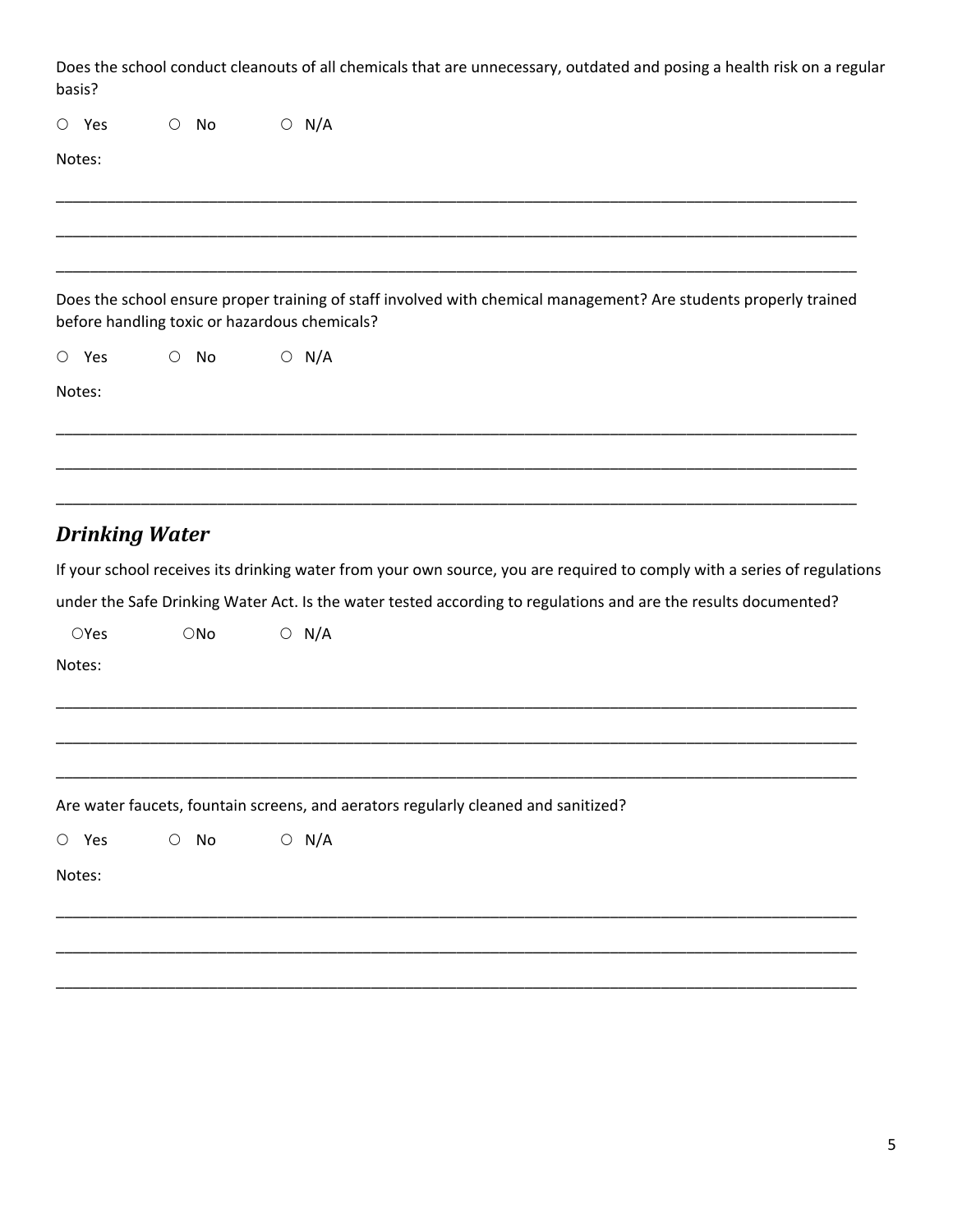Does the school have policies and procedures in place to prevent the disposal of hazardous substances down the toilets and/or dumping into storm drains?

\_\_\_\_\_\_\_\_\_\_\_\_\_\_\_\_\_\_\_\_\_\_\_\_\_\_\_\_\_\_\_\_\_\_\_\_\_\_\_\_\_\_\_\_\_\_\_\_\_\_\_\_\_\_\_\_\_\_\_\_\_\_\_\_\_\_\_\_\_\_\_\_\_\_\_\_\_\_\_\_\_\_\_\_\_\_\_\_\_\_\_\_\_\_

\_\_\_\_\_\_\_\_\_\_\_\_\_\_\_\_\_\_\_\_\_\_\_\_\_\_\_\_\_\_\_\_\_\_\_\_\_\_\_\_\_\_\_\_\_\_\_\_\_\_\_\_\_\_\_\_\_\_\_\_\_\_\_\_\_\_\_\_\_\_\_\_\_\_\_\_\_\_\_\_\_\_\_\_\_\_\_\_\_\_\_\_\_\_

\_\_\_\_\_\_\_\_\_\_\_\_\_\_\_\_\_\_\_\_\_\_\_\_\_\_\_\_\_\_\_\_\_\_\_\_\_\_\_\_\_\_\_\_\_\_\_\_\_\_\_\_\_\_\_\_\_\_\_\_\_\_\_\_\_\_\_\_\_\_\_\_\_\_\_\_\_\_\_\_\_\_\_\_\_\_\_\_\_\_\_\_\_\_

 $O$  Yes  $O$  No  $O$  N/A

Notes:

## *Educational, Art and Science Supplies*

Does your school have a policy to ensure that art materials, school supplies, and toys purchased are labeled "Conforms to ASTM D4236"? (\*All formulations of art materials that are offered for sale to consumers of all ages in the United States must be evaluated by a toxicologist for their potential to cause adverse chronic health effects, prior to such products being offered for sale. Please see the Consumer Product and Safety Commission's *[Art](https://www.cpsc.gov/Business--Manufacturing/Business-Education/Business-Guidance/Art-Materials) [Materials Business Guidance](https://www.cpsc.gov/Business--Manufacturing/Business-Education/Business-Guidance/Art-Materials)* for more information).

After the chronic hazard review has been performed by a toxicologist, the toxicologist will then recommend the appropriate statement to label that the product conforms to ASTM D‐4236.

| OYes                   | $\bigcirc$ No | $\circ$ N/A    |                                                                                         |  |
|------------------------|---------------|----------------|-----------------------------------------------------------------------------------------|--|
| Notes:                 |               |                |                                                                                         |  |
|                        |               |                |                                                                                         |  |
|                        |               |                |                                                                                         |  |
|                        |               |                |                                                                                         |  |
|                        |               |                | Do school policies encourage minimizing exposure to hazardous materials by:             |  |
|                        |               |                | - substituting less- or nonhazardous materials where possible for classroom activities; |  |
|                        |               |                | - prohibiting food consumption around hazardous chemicals; and                          |  |
| - washing hands often? |               |                |                                                                                         |  |
| <b>OYes</b>            | $\bigcirc$ No | N/A<br>$\circ$ |                                                                                         |  |
| Notes:                 |               |                |                                                                                         |  |
|                        |               |                |                                                                                         |  |
|                        |               |                |                                                                                         |  |

\_\_\_\_\_\_\_\_\_\_\_\_\_\_\_\_\_\_\_\_\_\_\_\_\_\_\_\_\_\_\_\_\_\_\_\_\_\_\_\_\_\_\_\_\_\_\_\_\_\_\_\_\_\_\_\_\_\_\_\_\_\_\_\_\_\_\_\_\_\_\_\_\_\_\_\_\_\_\_\_\_\_\_\_\_\_\_\_\_\_\_\_\_\_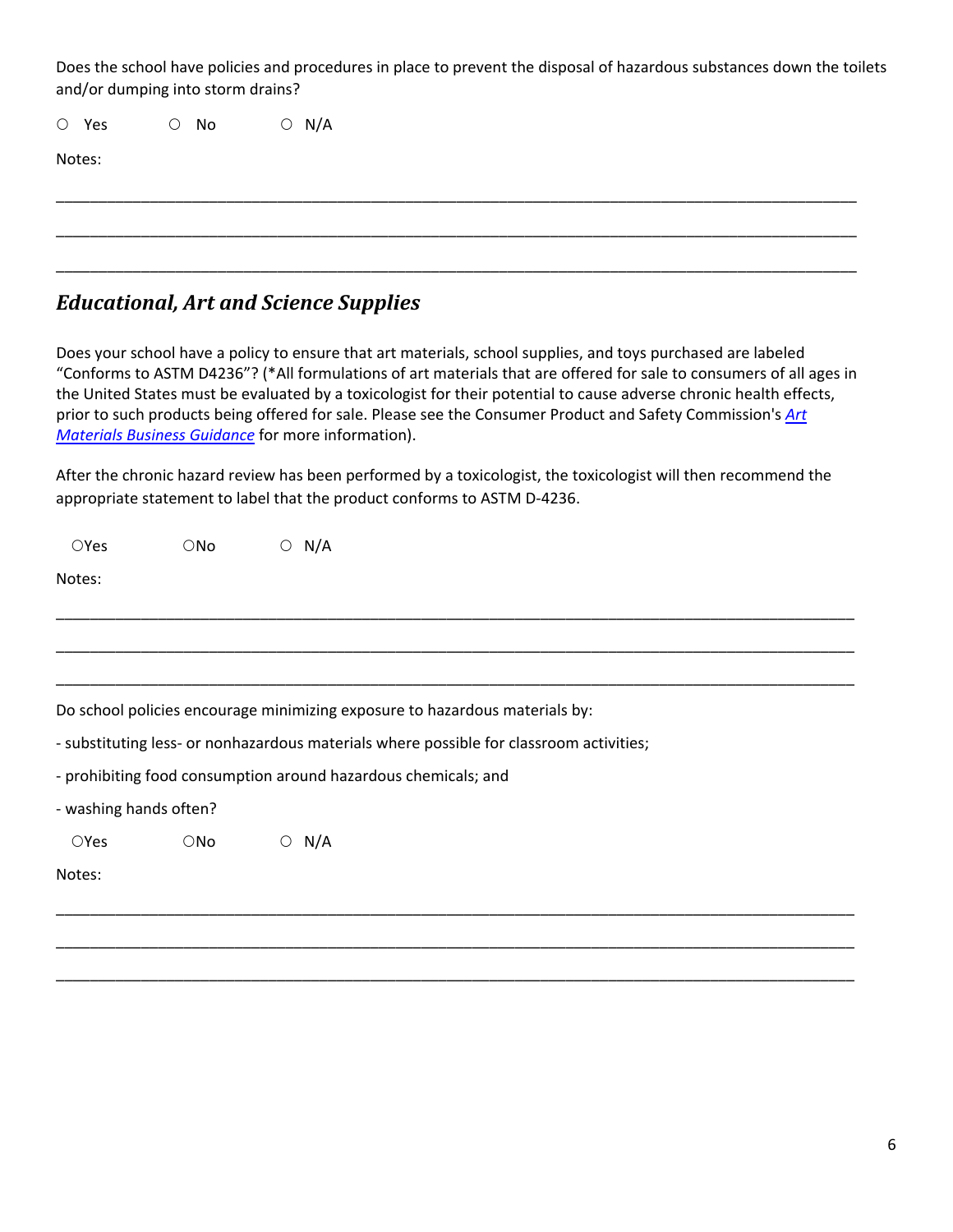|                |                          |                | Is the school staff reminded to follow the precautionary recommendations listed on the labels? |
|----------------|--------------------------|----------------|------------------------------------------------------------------------------------------------|
| OYes           | $\bigcirc$ No            | $\circ$ N/A    |                                                                                                |
| Notes:         |                          |                |                                                                                                |
|                |                          |                |                                                                                                |
|                |                          |                |                                                                                                |
|                |                          |                |                                                                                                |
|                |                          |                | Does the school have updated material safety data sheets (MSDS) for all products being used?   |
| OYes           | $\bigcirc$ No            | $\bigcirc$ N/A |                                                                                                |
| Notes:         |                          |                |                                                                                                |
|                |                          |                |                                                                                                |
|                |                          |                |                                                                                                |
|                |                          |                |                                                                                                |
|                | <b>Energy Efficiency</b> |                |                                                                                                |
|                |                          |                | Are lights turned off when not in use or when natural daylight can be used?                    |
| OYes           | $\bigcirc$<br>No         | $\bigcirc$ N/A |                                                                                                |
| Notes:         |                          |                |                                                                                                |
|                |                          |                |                                                                                                |
|                |                          |                |                                                                                                |
|                |                          |                |                                                                                                |
|                |                          |                | Are thermostats set back in the evening and at other times when the building is unoccupied?    |
| $\bigcirc$ Yes | No<br>$\bigcirc$         | $\circ$ N/A    |                                                                                                |
| Notes:         |                          |                |                                                                                                |
|                |                          |                |                                                                                                |
|                |                          |                |                                                                                                |
|                |                          |                |                                                                                                |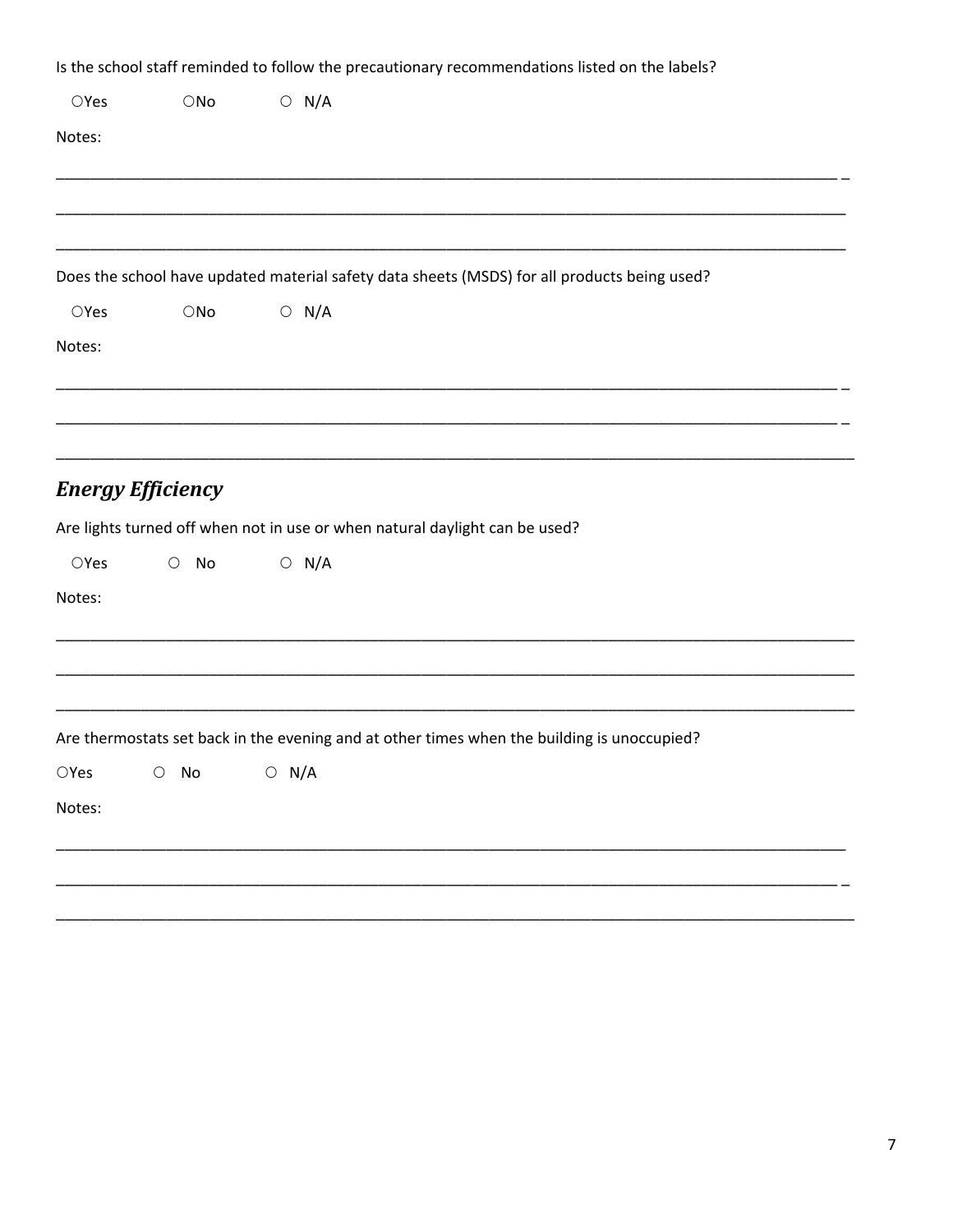Does the school track energy performance, perform monthly maintenance of heating and cooling equipment, educate students and staff about how their behaviors affect energy use, and use systems and controls that improve light quality, and heating and cooling as part of an energy efficiency program?

 $O$  Yes  $O$  No  $O$  N/A

Notes:

#### *Extreme Heat Events*

Does the school advise the students to wear lightweight, light-colored and loose-fitting clothing during extreme heat

\_\_\_\_\_\_\_\_\_\_\_\_\_\_\_\_\_\_\_\_\_\_\_\_\_\_\_\_\_\_\_\_\_\_\_\_\_\_\_\_\_\_\_\_\_\_\_\_\_\_\_\_\_\_\_\_\_\_\_\_\_\_\_\_\_\_\_\_\_\_\_\_\_\_\_\_\_\_\_\_\_\_\_\_\_\_\_\_\_\_\_\_\_\_

\_\_\_\_\_\_\_\_\_\_\_\_\_\_\_\_\_\_\_\_\_\_\_\_\_\_\_\_\_\_\_\_\_\_\_\_\_\_\_\_\_\_\_\_\_\_\_\_\_\_\_\_\_\_\_\_\_\_\_\_\_\_\_\_\_\_\_\_\_\_\_\_\_\_\_\_\_\_\_\_\_\_\_\_\_\_\_\_\_\_\_\_\_\_

\_\_\_\_\_\_\_\_\_\_\_\_\_\_\_\_\_\_\_\_\_\_\_\_\_\_\_\_\_\_\_\_\_\_\_\_\_\_\_\_\_\_\_\_\_\_\_\_\_\_\_\_\_\_\_\_\_\_\_\_\_\_\_\_\_\_\_\_\_\_\_\_\_\_\_\_\_\_\_\_\_\_\_\_\_\_\_\_\_\_\_\_\_\_

| events? |               |                |                                                                                                                        |  |
|---------|---------------|----------------|------------------------------------------------------------------------------------------------------------------------|--|
| OYes    | $\bigcirc$ No | $\bigcirc$ N/A |                                                                                                                        |  |
| Notes:  |               |                |                                                                                                                        |  |
|         |               |                |                                                                                                                        |  |
|         |               |                |                                                                                                                        |  |
|         |               |                |                                                                                                                        |  |
|         |               |                | Does the school limit physical exertion outdoors during days with unhealthy air conditions or periods of extreme heat? |  |
| OYes    | $\bigcirc$ No | $\bigcirc$ N/A |                                                                                                                        |  |
| Notes:  |               |                |                                                                                                                        |  |
|         |               |                |                                                                                                                        |  |
|         |               |                |                                                                                                                        |  |

## *Indoor Air Quality/Ventilation*

Does the school currently implement a proactive IAQ management program such as the "Indoor Air Quality (IAQ) Tools

\_\_\_\_\_\_\_\_\_\_\_\_\_\_\_\_\_\_\_\_\_\_\_\_\_\_\_\_\_\_\_\_\_\_\_\_\_\_\_\_\_\_\_\_\_\_\_\_\_\_\_\_\_\_\_\_\_\_\_\_\_\_\_\_\_\_\_\_\_\_\_\_\_\_\_\_\_\_\_\_\_\_\_\_\_\_\_\_\_\_\_\_\_\_

\_\_\_\_\_\_\_\_\_\_\_\_\_\_\_\_\_\_\_\_\_\_\_\_\_\_\_\_\_\_\_\_\_\_\_\_\_\_\_\_\_\_\_\_\_\_\_\_\_\_\_\_\_\_\_\_\_\_\_\_\_\_\_\_\_\_\_\_\_\_\_\_\_\_\_\_\_\_\_\_\_\_\_\_\_\_\_\_\_\_\_\_\_\_

\_\_\_\_\_\_\_\_\_\_\_\_\_\_\_\_\_\_\_\_\_\_\_\_\_\_\_\_\_\_\_\_\_\_\_\_\_\_\_\_\_\_\_\_\_\_\_\_\_\_\_\_\_\_\_\_\_\_\_\_\_\_\_\_\_\_\_\_\_\_\_\_\_\_\_\_\_\_\_\_\_\_\_\_\_\_\_\_\_\_\_\_\_\_

\_\_\_\_\_\_\_\_\_\_\_\_\_\_\_\_\_\_\_\_\_\_\_\_\_\_\_\_\_\_\_\_\_\_\_\_\_\_\_\_\_\_\_\_\_\_\_\_\_\_\_\_\_\_\_\_\_\_\_\_\_\_\_\_\_\_\_\_\_\_\_\_\_\_\_\_\_\_\_\_\_\_\_\_\_\_\_\_\_\_\_\_\_\_

for Schools" program?

 $OYes$   $ONo$   $O N/A$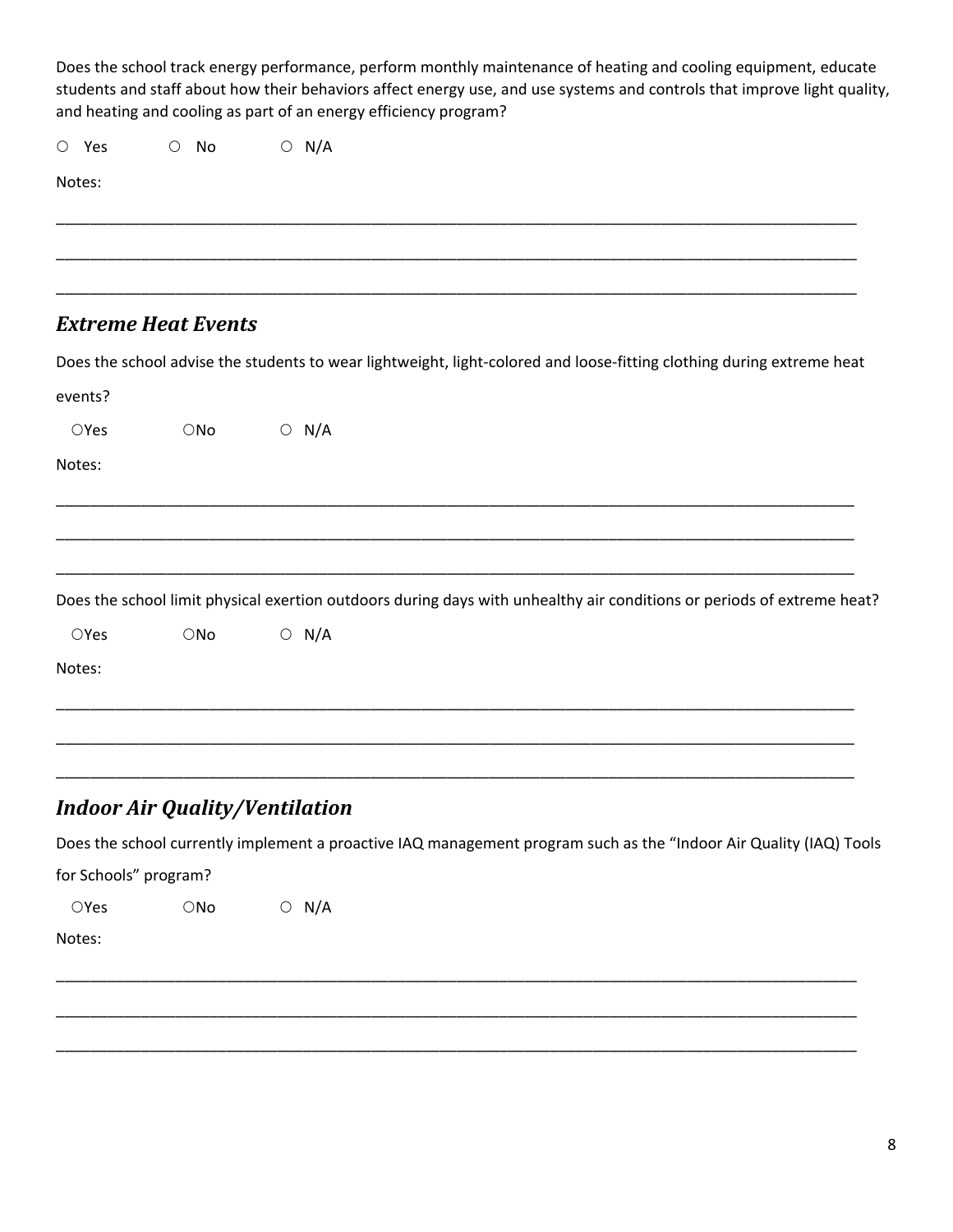|                |                                   | Does the school have a tobacco-free campus policy? |                                                                                                                    |
|----------------|-----------------------------------|----------------------------------------------------|--------------------------------------------------------------------------------------------------------------------|
| $\bigcirc$ Yes | $\bigcirc$ No                     | $\circ$ N/A                                        |                                                                                                                    |
| Notes:         |                                   |                                                    |                                                                                                                    |
|                |                                   |                                                    |                                                                                                                    |
|                |                                   |                                                    | Does the school maintenance staff have a regular cleaning schedule for unit ventilators, supply air diffusers,     |
|                |                                   |                                                    | return registers, outside air intakes, and commission the heating ventilation and air conditioning (HVAC) system a |
|                | minimum of once every five years? |                                                    |                                                                                                                    |
| $\bigcirc$ Yes | $\bigcirc$ No                     | $\circ$ N/A                                        |                                                                                                                    |
| Notes:         |                                   |                                                    |                                                                                                                    |
|                |                                   |                                                    |                                                                                                                    |
|                |                                   |                                                    |                                                                                                                    |
|                |                                   |                                                    |                                                                                                                    |
|                |                                   |                                                    | Are condensate pans clean, unobstructed and do they drain properly?                                                |
| OYes           | $\bigcirc$ No                     | $\circ$ N/A                                        |                                                                                                                    |
| Notes:         |                                   |                                                    |                                                                                                                    |
|                |                                   |                                                    |                                                                                                                    |
|                |                                   |                                                    |                                                                                                                    |
|                |                                   |                                                    | Are unit ventilators clear of books, papers, and other items and other items that would block or hinder air flow?  |
| $\bigcirc$ Yes | $\bigcirc$ No                     | $\circ$ N/A                                        |                                                                                                                    |
| Notes:         |                                   |                                                    |                                                                                                                    |
|                |                                   |                                                    |                                                                                                                    |
|                |                                   |                                                    |                                                                                                                    |
|                |                                   |                                                    |                                                                                                                    |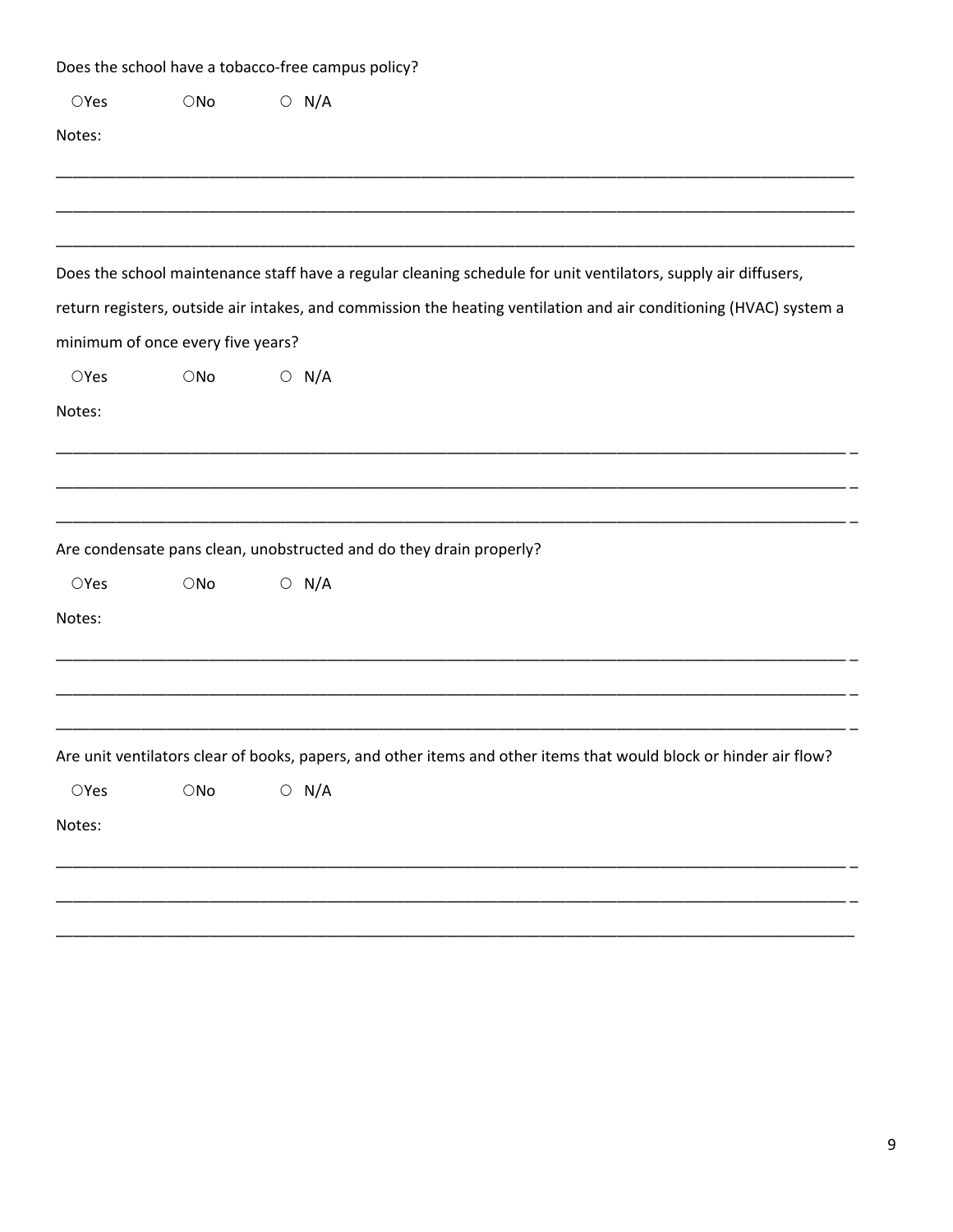# *Lead*

|                |                                      |                                                             | Are the walls and interior surfaces free of cracking, chipping, or peeling paint, especially around doors or windows   |
|----------------|--------------------------------------|-------------------------------------------------------------|------------------------------------------------------------------------------------------------------------------------|
|                | where painted surfaces rub together? |                                                             |                                                                                                                        |
| $\bigcirc$ Yes | $\bigcirc$ No                        | $\bigcirc$ N/A                                              |                                                                                                                        |
| Notes:         |                                      |                                                             |                                                                                                                        |
|                |                                      |                                                             |                                                                                                                        |
|                |                                      |                                                             | Are exterior walls and other large structures in the school grounds free of cracking, chipping, or peeling paint?      |
| $\bigcirc$ Yes | $\bigcirc$ No                        | $\bigcirc$ N/A                                              |                                                                                                                        |
| Notes:         |                                      |                                                             |                                                                                                                        |
|                |                                      |                                                             |                                                                                                                        |
|                |                                      |                                                             | Does the school or school district provide a pre-renovation notification to staff and parents prior to construction    |
| activity?      |                                      |                                                             |                                                                                                                        |
| OYes           | $\bigcirc$ No                        | $\circ$ N/A                                                 |                                                                                                                        |
| Notes:         |                                      |                                                             |                                                                                                                        |
|                |                                      |                                                             |                                                                                                                        |
|                |                                      |                                                             | Are all demolition and renovation activities impacting lead containing paint or other building materials in the school |
|                |                                      | undertaken by "certified" and properly trained contractors? |                                                                                                                        |
| $\bigcirc$ Yes | $\bigcirc$ No                        | $\circ$ N/A                                                 |                                                                                                                        |
| Notes:         |                                      |                                                             |                                                                                                                        |
|                |                                      |                                                             |                                                                                                                        |
|                |                                      |                                                             |                                                                                                                        |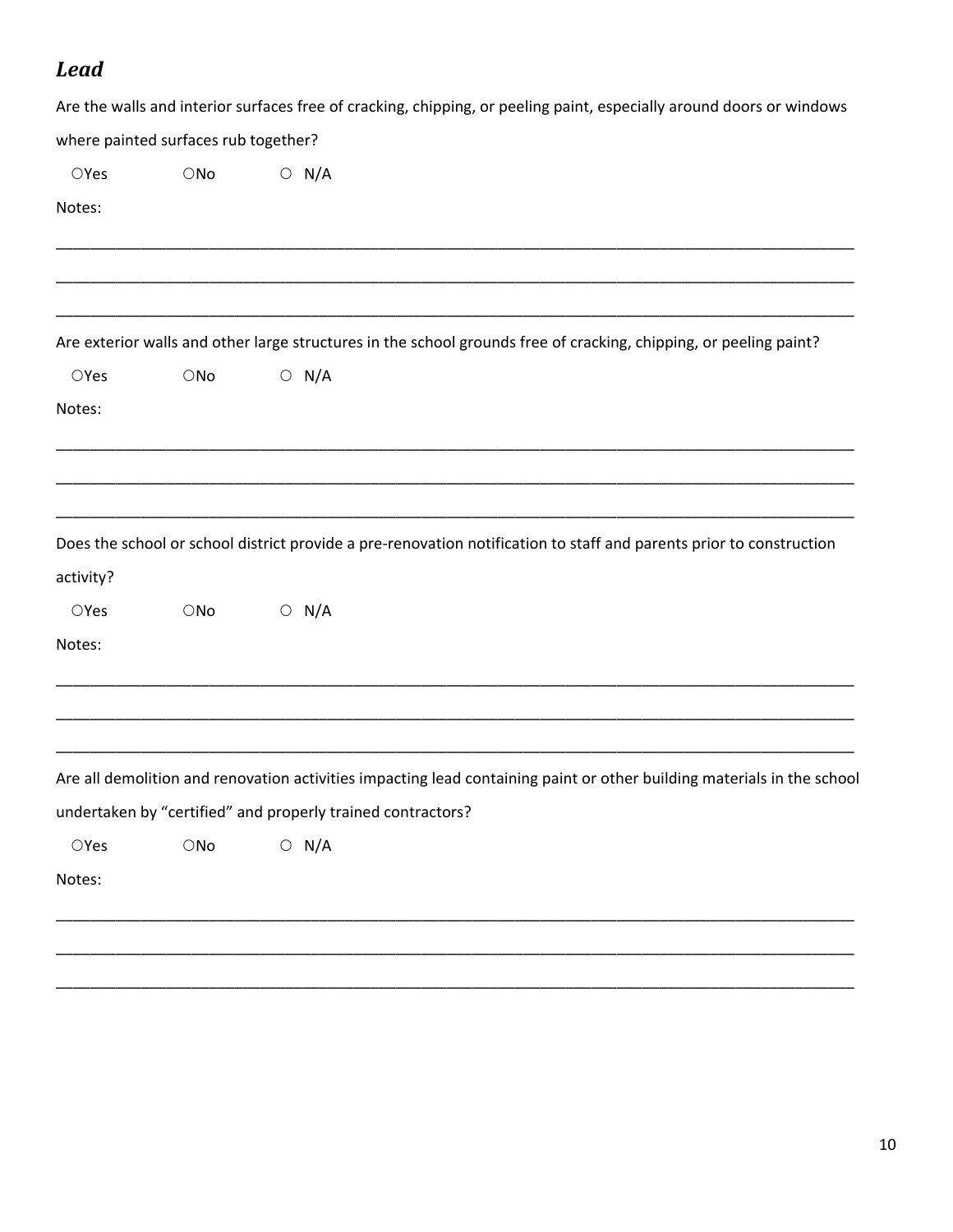|        |                |                                  | Do students wash their hands before snacks, lunch, and after recess?                                     |  |
|--------|----------------|----------------------------------|----------------------------------------------------------------------------------------------------------|--|
|        | $O$ Yes        | No<br>$\bigcirc$                 | $\circ$ N/A                                                                                              |  |
| Notes: |                |                                  |                                                                                                          |  |
|        |                |                                  |                                                                                                          |  |
|        |                |                                  |                                                                                                          |  |
|        | <b>Mercury</b> |                                  |                                                                                                          |  |
|        |                |                                  | Has an inventory of all chemicals, materials, and equipment containing mercury been completed?           |  |
|        | OYes           | $\bigcirc$ No                    | $\circ$ N/A                                                                                              |  |
| Notes: |                |                                  |                                                                                                          |  |
|        |                |                                  |                                                                                                          |  |
|        |                |                                  |                                                                                                          |  |
|        |                |                                  | Does the school have a mercury spill kit and spill response plan readily available on site?              |  |
|        | OYes           | $\bigcirc$ No                    | $\bigcirc$ N/A                                                                                           |  |
| Notes: |                |                                  |                                                                                                          |  |
|        |                |                                  |                                                                                                          |  |
|        |                |                                  |                                                                                                          |  |
|        |                | <b>Mold and Moisture Control</b> |                                                                                                          |  |
|        |                |                                  | Is humidity in the school building maintained below 60%, and ideally between 30% and 50% where possible? |  |
|        | $\bigcirc$ Yes | $\bigcirc$ No                    | $\circ$ N/A                                                                                              |  |
| Notes: |                |                                  |                                                                                                          |  |
|        |                |                                  |                                                                                                          |  |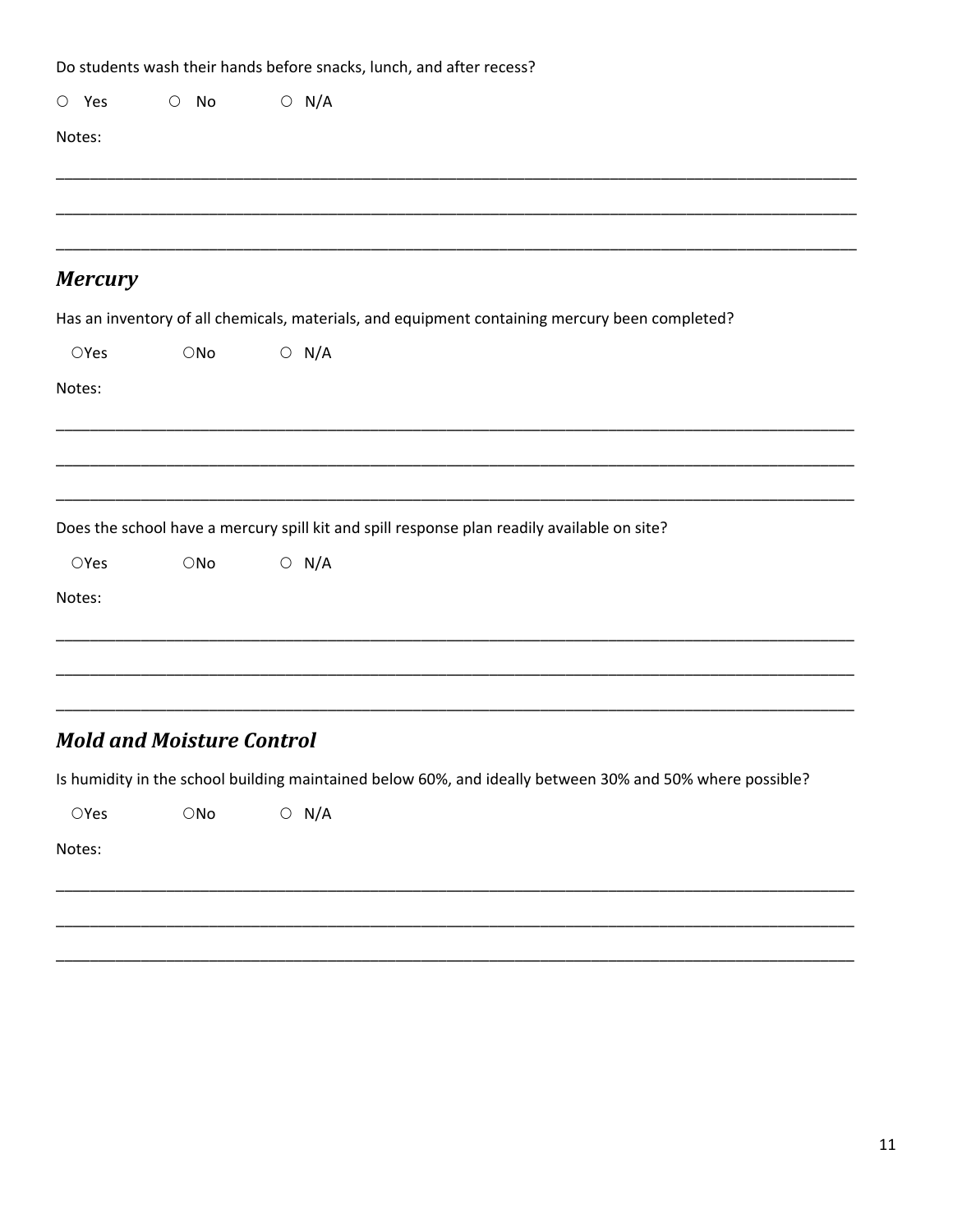|        |               | Does the school maintenance staff repair all leaking plumbing and roof leaks in the building as soon as possible? |
|--------|---------------|-------------------------------------------------------------------------------------------------------------------|
| OYes   | $\bigcirc$ No | $\circ$ N/A                                                                                                       |
| Notes: |               |                                                                                                                   |
|        |               |                                                                                                                   |
|        |               | Is the school building (walls/ceilings/floors) free of wetness or condensation?                                   |
| OYes   | $\bigcirc$ No | $\circ$ N/A                                                                                                       |
| Notes: |               |                                                                                                                   |
|        |               | Does the school maintenance staff clean and dry any wet or damp spots consistently within 48 hours?               |
| OYes   | $\bigcirc$ No | $\circ$ N/A                                                                                                       |
| Notes: |               |                                                                                                                   |
|        |               |                                                                                                                   |
|        |               | Deluchlarin stad hinh emul (DCDe) in Caully and Flueressent Light Dellaste                                        |

### *Polychlorinated biphenyl (PCBs) in Caulk and Fluorescent Light Ballasts*

Has the school determined whether the fluorescent light ballasts contain PCBs? If so, have the lighting fixtures in the school been retrofitted to adequately remove potential PCB hazards using the recommendations available in the documents off of EPA's [Polychlorinated Biphenyls \(PCBs\) in Building Materials web page?](https://www.epa.gov/pcbs/polychlorinated-biphenyls-pcbs-building-materials)

| $\bigcirc$ Yes | $\bigcirc$ No $\bigcirc$ N/A |  |
|----------------|------------------------------|--|
| Notes:         |                              |  |
|                |                              |  |
|                |                              |  |
|                |                              |  |

\_\_\_\_\_\_\_\_\_\_\_\_\_\_\_\_\_\_\_\_\_\_\_\_\_\_\_\_\_\_\_\_\_\_\_\_\_\_\_\_\_\_\_\_\_\_\_\_\_\_\_\_\_\_\_\_\_\_\_\_\_\_\_\_\_\_\_\_\_\_\_\_\_\_\_\_\_\_\_\_\_\_\_\_\_\_\_\_\_\_\_\_\_\_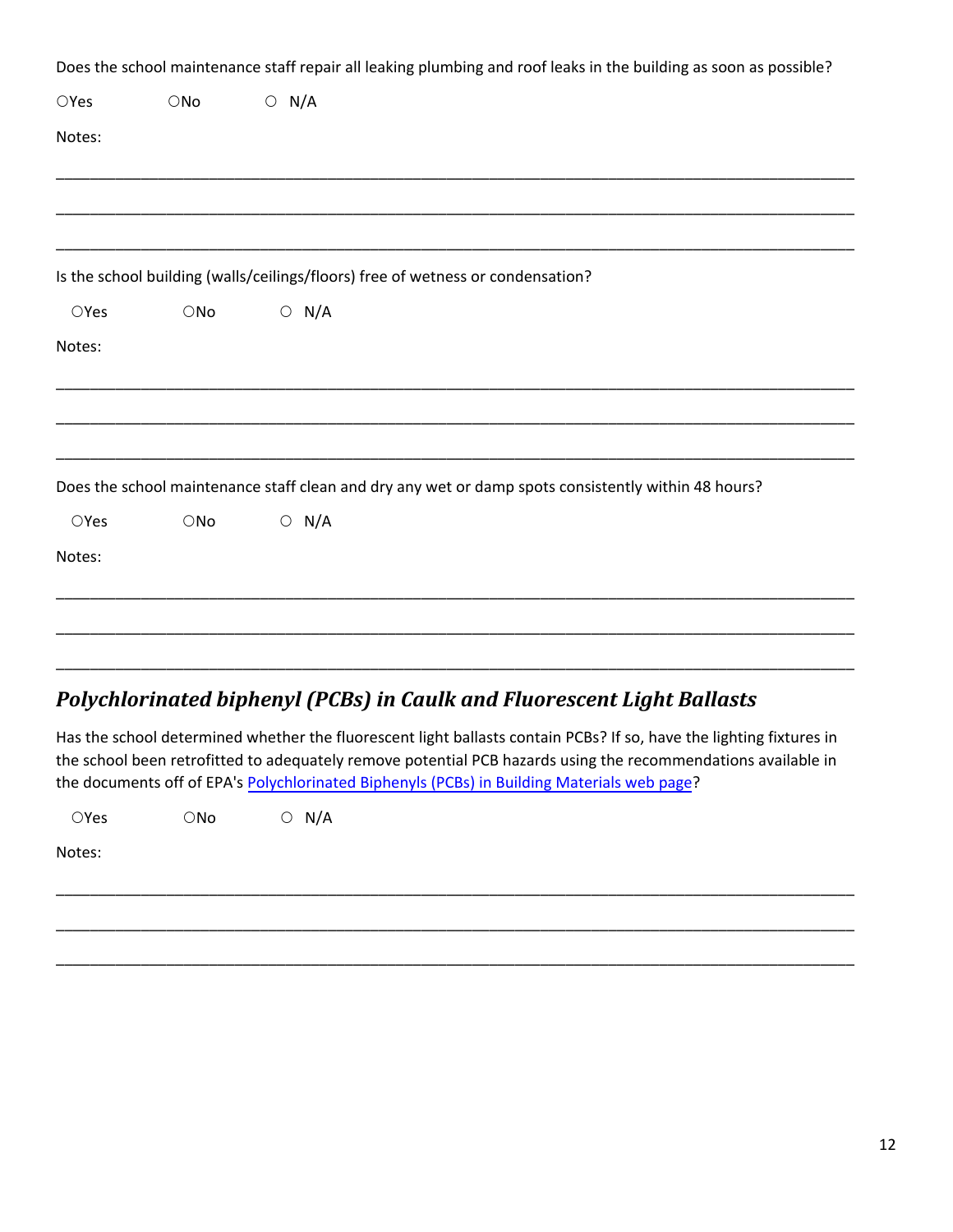| Has the school followed the recommendations available in the documents off of EPA's Polychlorinated Biphenyls (PCBs)<br>in Building Materials web page for potential PCB-containing caulk? |                    |                                                                                                       |  |  |  |  |  |
|--------------------------------------------------------------------------------------------------------------------------------------------------------------------------------------------|--------------------|-------------------------------------------------------------------------------------------------------|--|--|--|--|--|
| $O$ Yes                                                                                                                                                                                    | No<br>$\circ$      | $\circ$ N/A                                                                                           |  |  |  |  |  |
| Notes:                                                                                                                                                                                     |                    |                                                                                                       |  |  |  |  |  |
|                                                                                                                                                                                            |                    |                                                                                                       |  |  |  |  |  |
|                                                                                                                                                                                            |                    | <b>Pesticides and Pest Management</b>                                                                 |  |  |  |  |  |
|                                                                                                                                                                                            |                    | Do all floors in food service areas and classrooms where food is served get cleaned and mopped daily? |  |  |  |  |  |
| OYes                                                                                                                                                                                       | ONo                | $\bigcirc$ N/A                                                                                        |  |  |  |  |  |
| Notes:                                                                                                                                                                                     |                    |                                                                                                       |  |  |  |  |  |
|                                                                                                                                                                                            |                    | Are all food items stored securely in sealable containers or canisters?                               |  |  |  |  |  |
| OYes                                                                                                                                                                                       | $\bigcirc$ No      | $\circ$ N/A                                                                                           |  |  |  |  |  |
| Notes:                                                                                                                                                                                     |                    |                                                                                                       |  |  |  |  |  |
|                                                                                                                                                                                            |                    |                                                                                                       |  |  |  |  |  |
|                                                                                                                                                                                            |                    | Is all garbage bagged, completely closed, and placed in dumpsters outside the school building daily?  |  |  |  |  |  |
| $\bigcirc$ Yes                                                                                                                                                                             | $\bigcirc{\sf No}$ | $\bigcirc$ N/A                                                                                        |  |  |  |  |  |
| Notes:                                                                                                                                                                                     |                    |                                                                                                       |  |  |  |  |  |
|                                                                                                                                                                                            |                    |                                                                                                       |  |  |  |  |  |
|                                                                                                                                                                                            |                    |                                                                                                       |  |  |  |  |  |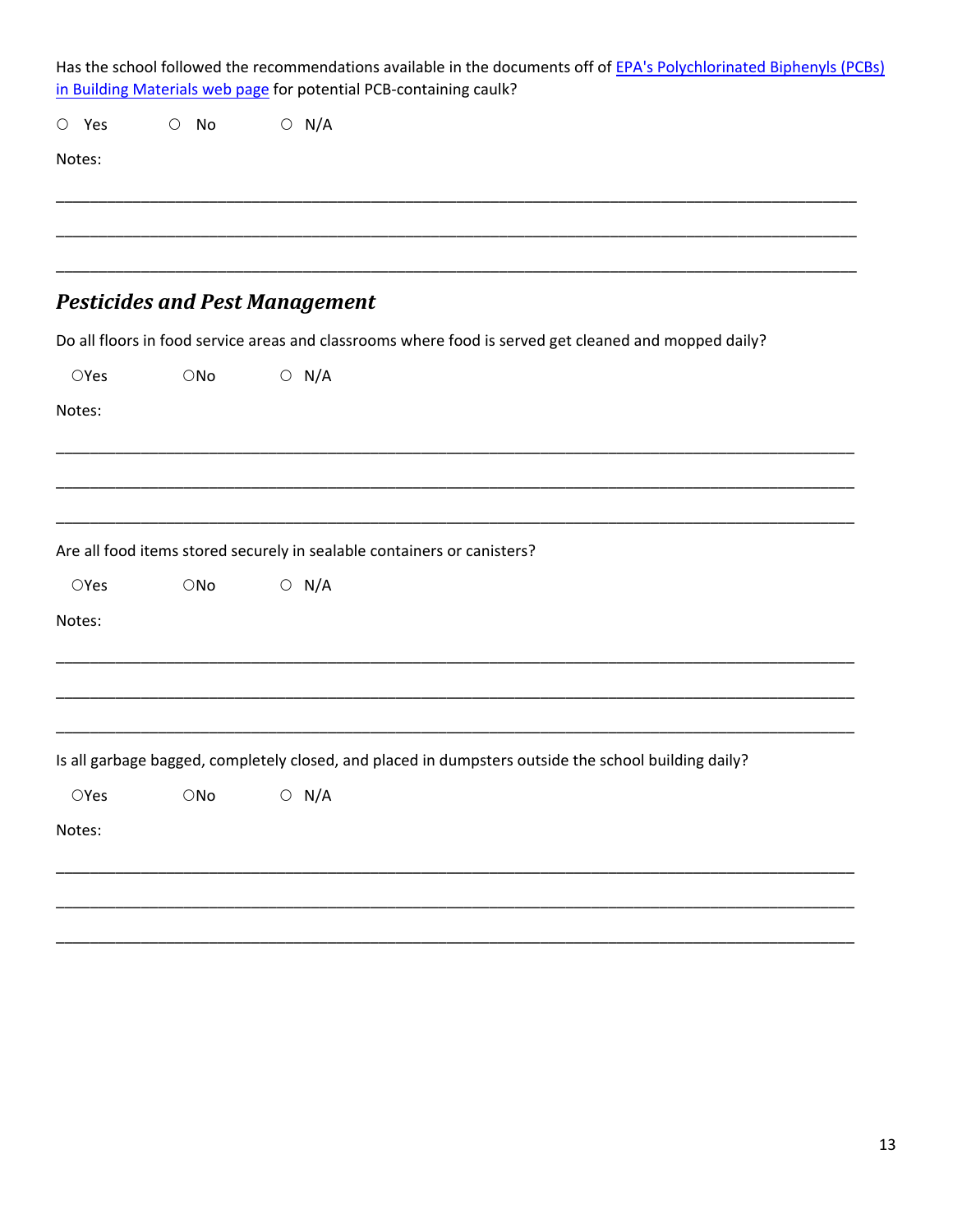|                |                                             |    | Are there high-density door sweeps installed on all doors to keep out mice, rats, and roaches?                       |
|----------------|---------------------------------------------|----|----------------------------------------------------------------------------------------------------------------------|
| $O$ Yes        | $\circ$ No                                  |    | $O$ N/A                                                                                                              |
| Notes:         |                                             |    |                                                                                                                      |
|                |                                             |    |                                                                                                                      |
|                | hinder entrance into the building by pests? |    | Are all open spaces around utility pipes coming into the building blocked with copper mesh wire or other material to |
| $O$ Yes        | $\circ$ No                                  |    | $\bigcirc$ N/A                                                                                                       |
| Notes:         |                                             |    |                                                                                                                      |
|                |                                             |    |                                                                                                                      |
|                |                                             |    | Does the school have screens installed on all operable windows?                                                      |
| $O$ Yes        | $\circ$                                     | No | $O$ N/A                                                                                                              |
| Notes:         |                                             |    |                                                                                                                      |
|                |                                             |    |                                                                                                                      |
| Radon          |                                             |    |                                                                                                                      |
|                |                                             |    | Have all the first floor and basement classrooms of the school been tested for the presence of radon with results    |
|                |                                             |    | documented and available for public review?                                                                          |
| $\bigcirc$ Yes | $\bigcirc$ No                               |    | $\circ$ N/A                                                                                                          |
| Notes:         |                                             |    |                                                                                                                      |
|                |                                             |    |                                                                                                                      |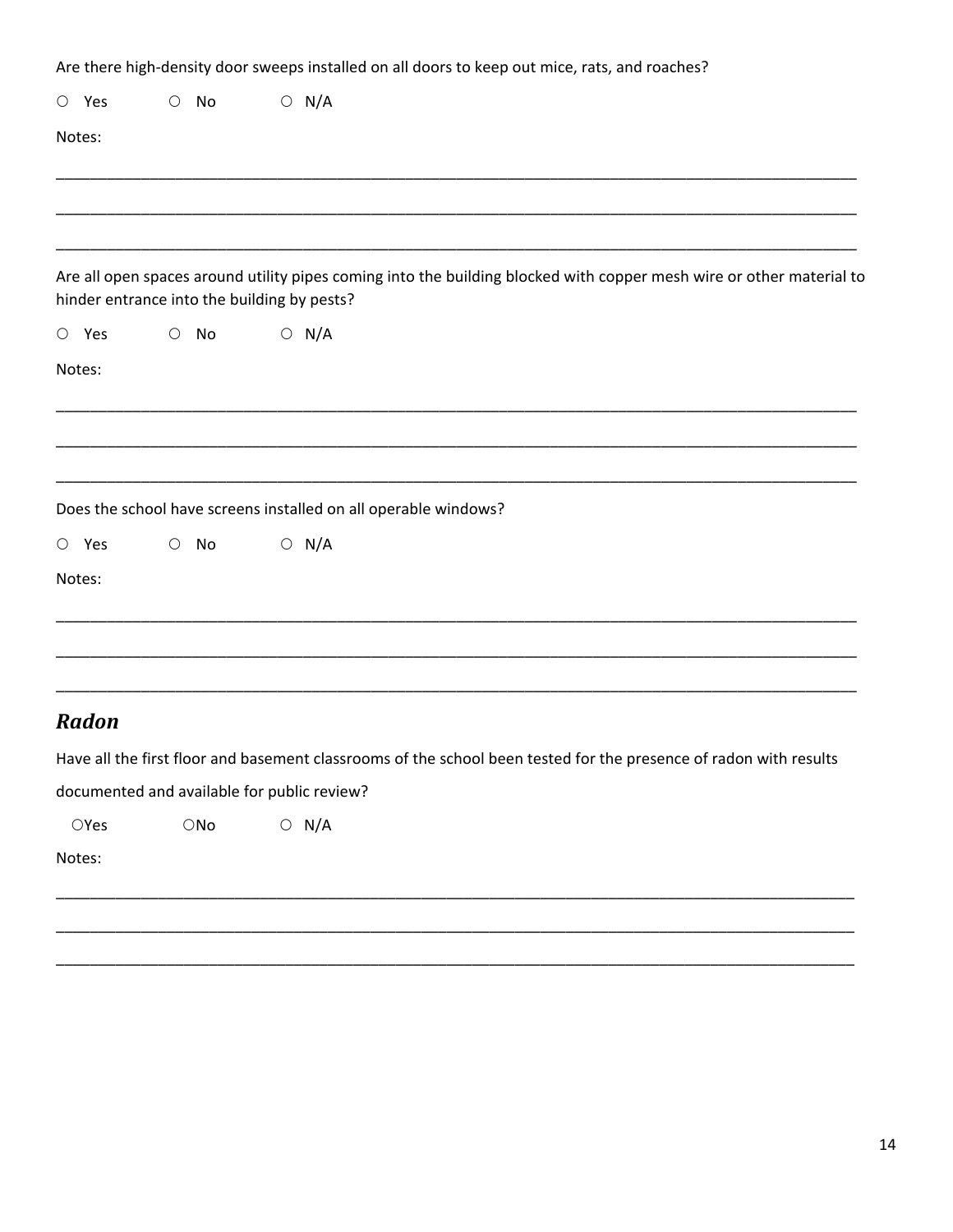| If the classroom radon levels exceed four picocuries per liter (pCi/), has the school or school district installed radon |               |                                                                                                                       |  |  |  |  |  |  |
|--------------------------------------------------------------------------------------------------------------------------|---------------|-----------------------------------------------------------------------------------------------------------------------|--|--|--|--|--|--|
| mitigation systems?                                                                                                      |               |                                                                                                                       |  |  |  |  |  |  |
| OYes                                                                                                                     | $\bigcirc$ No | $\circ$ N/A                                                                                                           |  |  |  |  |  |  |
| Notes:                                                                                                                   |               |                                                                                                                       |  |  |  |  |  |  |
|                                                                                                                          |               |                                                                                                                       |  |  |  |  |  |  |
| <b>UV Radiation</b>                                                                                                      |               |                                                                                                                       |  |  |  |  |  |  |
|                                                                                                                          |               | Does the school post the daily UV Index to help staff protect students' overexposure to the sun?                      |  |  |  |  |  |  |
| OYes                                                                                                                     | $\bigcirc$ No | $\circ$ N/A                                                                                                           |  |  |  |  |  |  |
| Notes:                                                                                                                   |               |                                                                                                                       |  |  |  |  |  |  |
|                                                                                                                          |               |                                                                                                                       |  |  |  |  |  |  |
|                                                                                                                          |               |                                                                                                                       |  |  |  |  |  |  |
|                                                                                                                          |               |                                                                                                                       |  |  |  |  |  |  |
|                                                                                                                          |               | Are students encouraged to wear protective, lightweight clothing and/or sunscreen for recess during times of peak sun |  |  |  |  |  |  |
| intensity?                                                                                                               |               |                                                                                                                       |  |  |  |  |  |  |
| OYes                                                                                                                     | $\bigcirc$ No | $\bigcirc$ N/A                                                                                                        |  |  |  |  |  |  |
| Notes:                                                                                                                   |               |                                                                                                                       |  |  |  |  |  |  |
|                                                                                                                          |               |                                                                                                                       |  |  |  |  |  |  |
|                                                                                                                          |               |                                                                                                                       |  |  |  |  |  |  |
|                                                                                                                          |               |                                                                                                                       |  |  |  |  |  |  |
|                                                                                                                          |               | Does the school have ample areas of shade to minimize time spent in the sunlight?                                     |  |  |  |  |  |  |
| $\bigcirc$ Yes                                                                                                           | $\bigcirc$ No | $\circ$ N/A                                                                                                           |  |  |  |  |  |  |
| Notes:                                                                                                                   |               |                                                                                                                       |  |  |  |  |  |  |
|                                                                                                                          |               |                                                                                                                       |  |  |  |  |  |  |
|                                                                                                                          |               |                                                                                                                       |  |  |  |  |  |  |
|                                                                                                                          |               |                                                                                                                       |  |  |  |  |  |  |